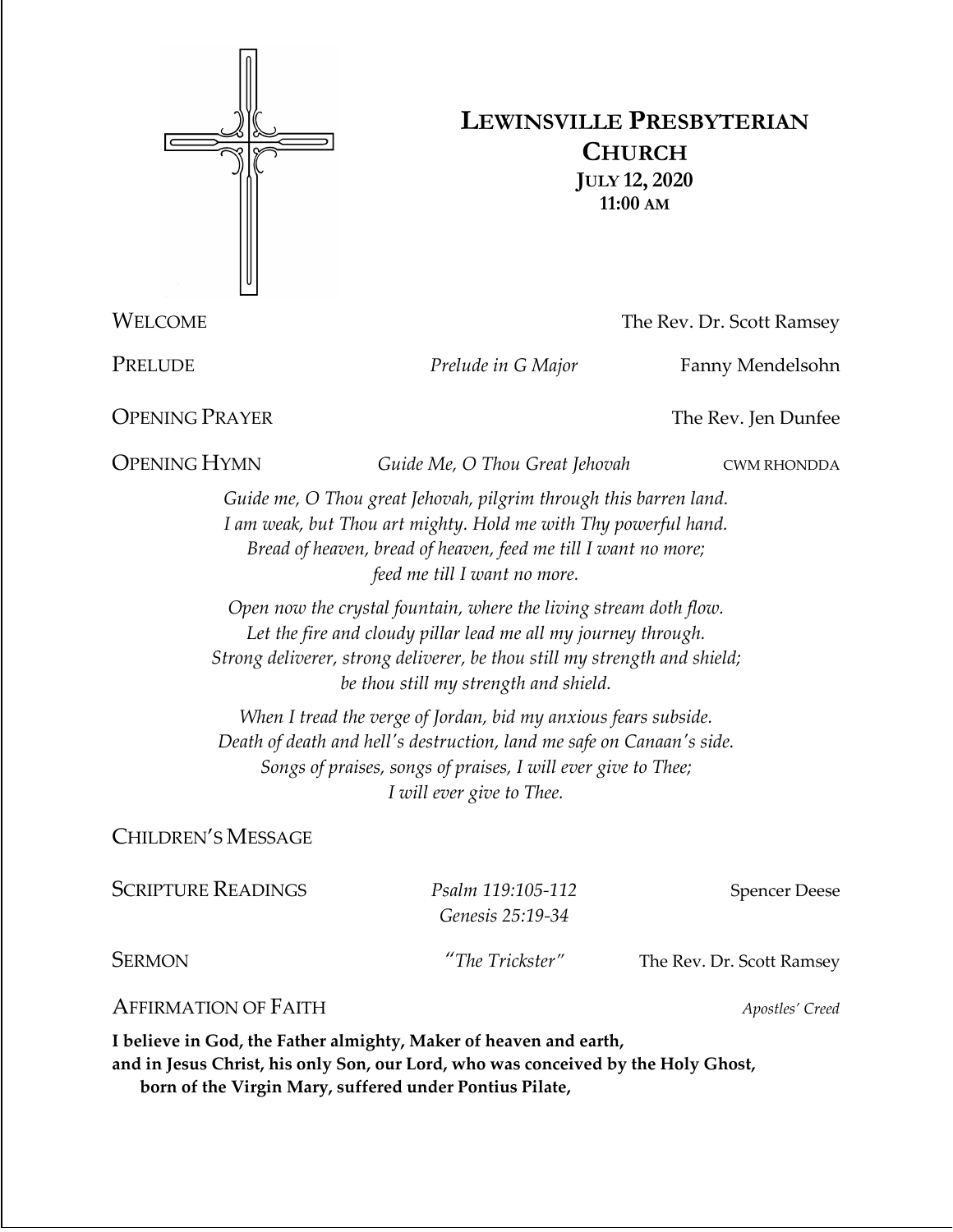**was crucified, dead, and buried; he descended into hell; the third day he rose again from the dead; he ascended into heaven, and sitteth on the right hand of God the Father Almighty; from thence he shall come to judge the quick and the dead.**

**I believe in the Holy Ghost; the holy catholic church; the communion of saints; the forgiveness of sins; the resurrection of the body; and the life everlasting. Amen.**

## ANNOUNCEMENTS AND OFFERTORY

OFFERTORY *Organ Sonata VI, Mvt. 3, Op. 65 Finale: Andante*

Felix Mendelssohn

RESPONSE *Praise God, from Whom All Blessings Flow*

*Praise God, from whom all blessings flow; praise Christ, all people here below; praise Holy Spirit evermore; praise Triune God, whom we adore.*

PRAYERS OF THE PEOPLE AND THE LORD'S PRAYER Rev. Jen Dunfee *Our Father, who art in Heaven, hallowed be thy name. Thy kingdom come, thy will be done, on earth as it is in heaven. Give us this day our daily bread; and forgive us our debts, as we forgive our debtors; and lead us not into temptation, but deliver us from evil. For thine is the kingdom and the power and the glory, forever. Amen.* 

| CLOSING HYMN                                                                                                                   |                                                                                                                      | Where Charity and Love Prevail                          |  | TWENTY-FOURTH             |  |
|--------------------------------------------------------------------------------------------------------------------------------|----------------------------------------------------------------------------------------------------------------------|---------------------------------------------------------|--|---------------------------|--|
| Where charity and love prevail, there God is ever found;<br>brought here together by Christ's love, by love we thus are bound. |                                                                                                                      |                                                         |  |                           |  |
|                                                                                                                                | Let us recall that in our midst dwells Christ, God's holy Son.                                                       | As members of each body joined, in him we are made one. |  |                           |  |
| Let strife among us be unknown; let all contentions cease;<br>Be God's the glory that we seek; be his our only peace.          |                                                                                                                      |                                                         |  |                           |  |
| Let us forgive each other's faults as we our own confess,<br>that we may love each other well in Christian holiness.           |                                                                                                                      |                                                         |  |                           |  |
|                                                                                                                                | Love can exclude no race or creed if honored by God's name;<br>our common life embraces all whose Maker is the same. |                                                         |  |                           |  |
| <b>BLESSING</b>                                                                                                                |                                                                                                                      |                                                         |  | The Rev. Dr. Scott Ramsey |  |
| <b>POSTLUDE</b>                                                                                                                |                                                                                                                      | Prelude in G Major BWV 541                              |  | Johann Sebastian Bach     |  |

\*\*\*\*\*\*\*\*\*\*